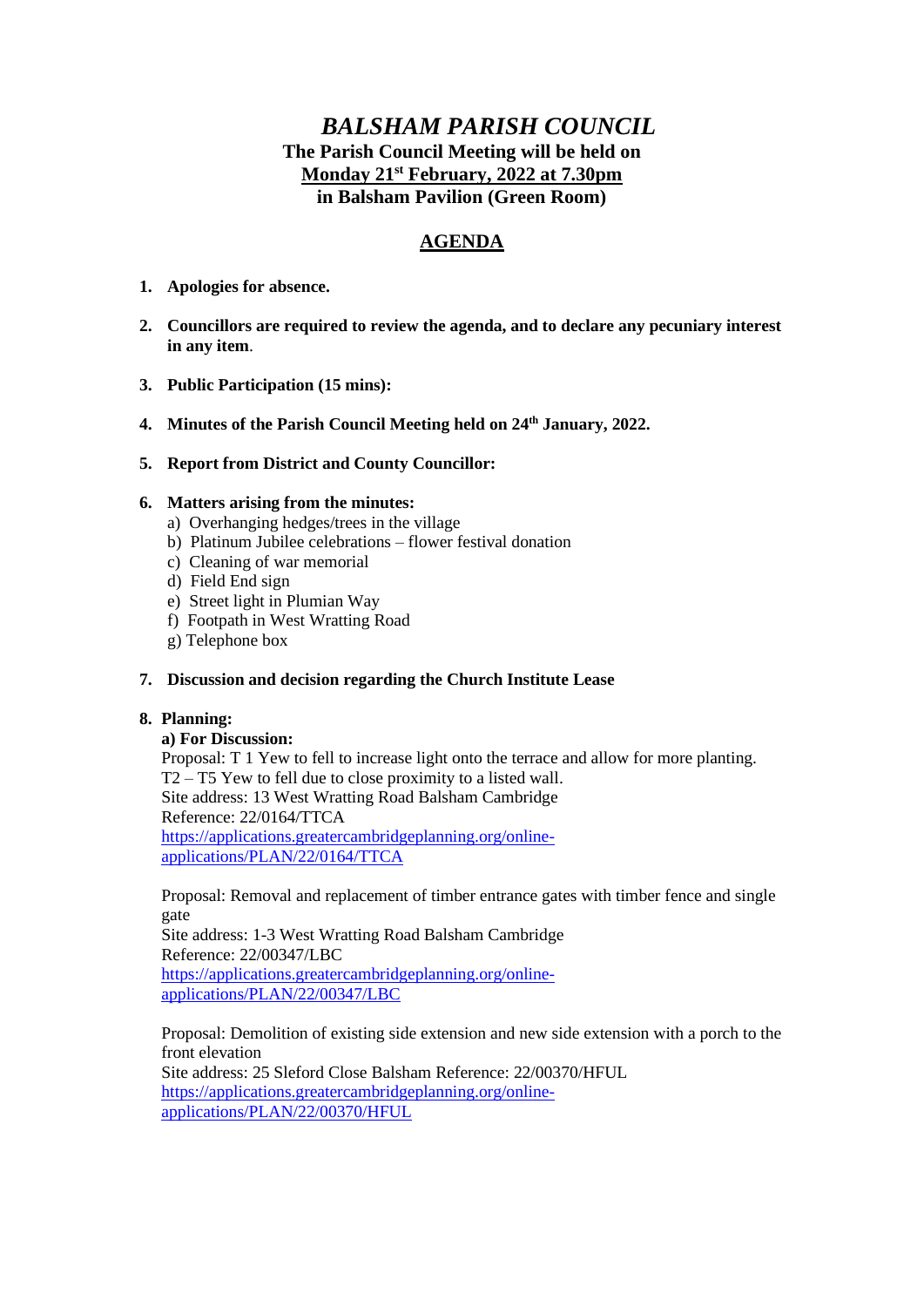Proposal: Erection of a single storey gazebo in the rear garden. Site address: 95 High Street Balsham CB21 4EP Reference: 22/00133/HFUL Public Access Link: [https://applications.greatercambridgeplanning.org/online](https://applications.greatercambridgeplanning.org/online-applications/PLAN/22/00133/HFUL)[applications/PLAN/22/00133/HFUL](https://applications.greatercambridgeplanning.org/online-applications/PLAN/22/00133/HFUL)

Proposal: Proposed Single Storey Extension. Resubmission of 21/04474/HFUL Site address: 5 Woodhall Lane Balsham CB21 4DT Reference: 22/00164/HFUL Public Access Link: [https://applications.greatercambridgeplanning.org/online](https://applications.greatercambridgeplanning.org/online-applications/PLAN/22/00164/HFUL)[applications/PLAN/22/00164/HFUL](https://applications.greatercambridgeplanning.org/online-applications/PLAN/22/00164/HFUL)

Demolition and replacement and extension of existing timber framed outbuilding. Site address: 4 West Wratting Road Balsham CB21 4DX Reference: 22/00472/HFUL - 22/00473/LBC Public Access Link: [https://applications.greatercambridgeplanning.org/online](https://applications.greatercambridgeplanning.org/online-applications/PLAN/22/00472/HFUL)[applications/PLAN/22/00472/HFUL](https://applications.greatercambridgeplanning.org/online-applications/PLAN/22/00472/HFUL)

# **b) Decisions:**

Conversion of existing annexe into 2no 2bed flats and associated works. Address: 46 High Street Balsham CB21 4EP Reference: 21/05251/FUL - 21/05252/LBC REFUSED

# **9. Allotment update:**

a) Allotment shed

# **10. Recreation Ground/Pavilion**

- a) Adult gym equipment
- b) Benches at the recreation ground
- c) Purchase of tables/blinds/chairs for pavilion
- d) Storage heaters

# **11. Highway Matters**:

a) Parking sign on Green for school parking

- b) Movable speed sign computer
- c) LHI countdown signs in village entrances

# **12. Correspondence:**

**13. Finance:-** Receipts and payments up to 15/02/22 and any invoices/receipts received up until 21/02/22 will be considered at the meeting.

| $\mathbf{a}$                                          |             |
|-------------------------------------------------------|-------------|
| <b>Receipts February 2022)</b>                        |             |
| <b>HMRC</b>                                           | £10,103.38  |
| Hire of pavilion                                      | 40.00<br>£  |
| <b>Total Receipts</b>                                 | £10.143.38  |
| <b>Payments (February 2022)</b>                       |             |
| £1,018.55 Exp: 133.25<br>T Coston Salary              | £ 1,148.79  |
| Pension £56.02                                        |             |
| M McCall (Gross $\pounds$ ) 34.5 hours 14.70 expenses | £<br>235.20 |
| £ $154.00$<br>S Housden (Gross $\pounds$ )            | 154.00<br>£ |
| Drax Energy                                           | 115.81<br>£ |
| <b>Cambridgeshire Pension</b>                         | 326.95<br>£ |
| Daniel Gilbert (Shed)                                 | £<br>50.00  |